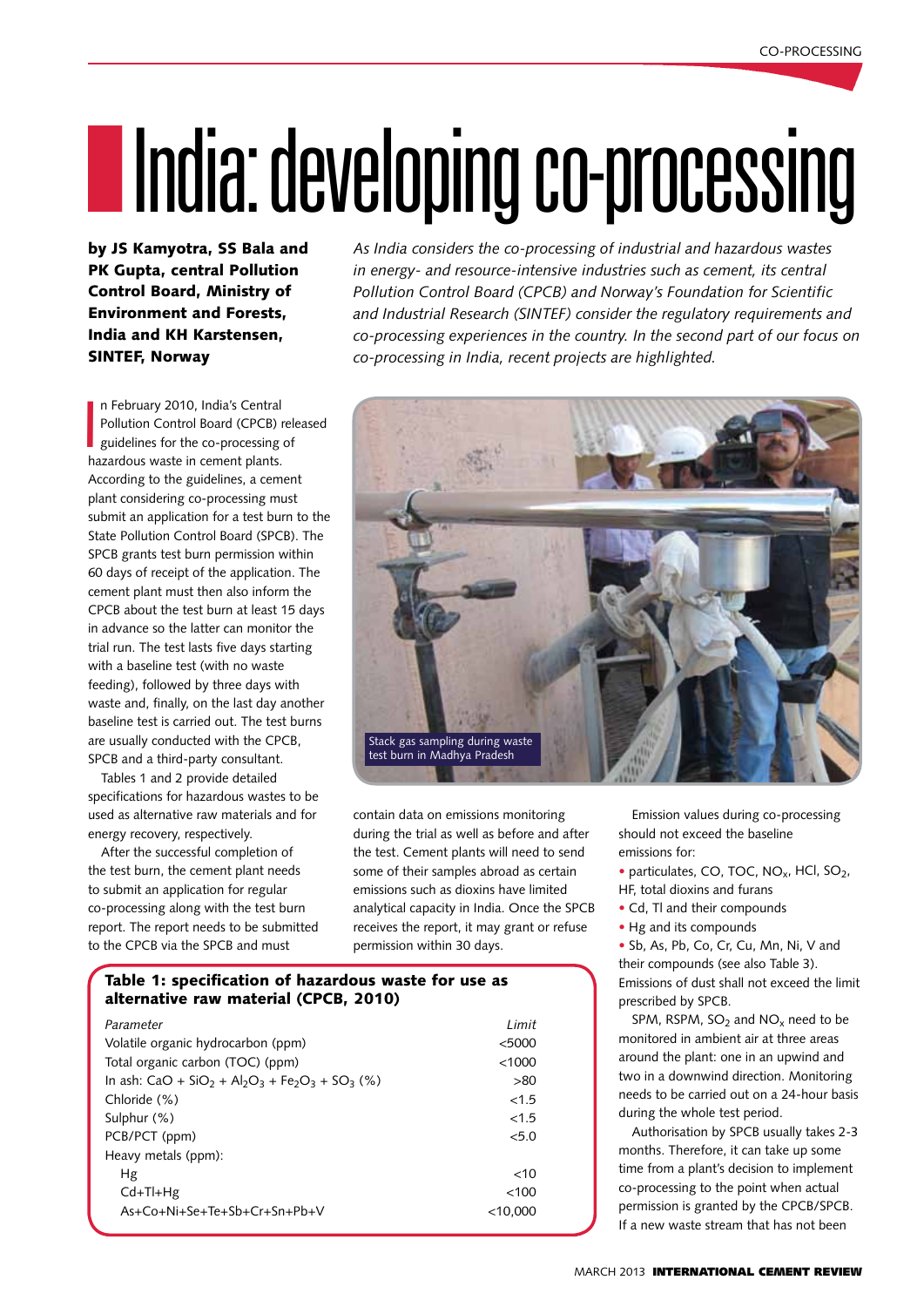previously tested by the CPCB is to be introduced for co-processing, the same procedure has to be repeated.

The guidelines require a detailed reporting of the process, ie the waste to be used and its manufacturer, all handling and management steps, as well as comprehensive testing of all input and output streams, clinker quality, and advise to set up a mass balance. As an example, for the hazardous waste to be used, the following needs to be established:

• gross and net calorific value of the waste (kcal/kg)

• approximate analysis (content of moisture, ash, volatile matter and fixed carbon)

• ultimate analysis (content of carbon, hydrogen, sulphur, nitrogen and oxygen)

• characteristics of the waste (chlorine, fluorine and metal content lead, zinc, tin, cadmium, arsenic, mercury, chromium, cobalt, nickel, thallium, copper, vanadium, antimony, manganese, selenium, iron) • total organic carbon (TOC)

- TCLP test
- total petroleum hydrocarbon
- organo-chlorine compounds
- VOCs and semi-VOCs
- polychlorobiphenyls (PCBs)
- polychlorophenols (PCPs)
- viscosity and water content (for liquids)

• solid content (for liquid hazardous wastes).

#### Co-processing experiences

While 25 cement plants are currently co-processing wastes in India, the total substitution rate (TSR) is still less than one per cent (see Table 4).

However, a range of hazardous waste categories have been tested and were granted permission by the CPCB to be used for co-processing in the cement industry. The 31 waste categories tested during 2005-11 are detailed in Table 5.

The Indian steel industry currently has no or very limited experience in co-processing and is generally cautious about its implementation due to concerns over the possible negative impacts on the production process and product quality. Therefore, the power industry has only conducted limited testing, as shown in Table 6.

In 2011, the CPCB entered into a fouryear institutional cooperation with SINTEF aiming to assist in the safe implementation of co-processing practices in resource- and

#### Table 2: specification of hazardous waste for use of energy recovery (CPCB, 2010)

| Parameter                                   | Limit    |
|---------------------------------------------|----------|
| Calorific value as received basis (kcal/kg) | >2500    |
| Ash:                                        |          |
| Liquid $(\%)$                               | $<$ 5    |
| Solid $(\%)$                                | 20       |
| Chloride (%)                                | < 1.5    |
| Halogens $(F+Br+1)$ (%)                     | <1.0     |
| Sulphur (%)                                 | <1.5     |
| PCB/PCT (ppm)                               | $50$     |
| Heavy metals (ppm):                         |          |
| Hg                                          | $<$ 10   |
| $Cd+TI+Hg$                                  | <100     |
| As+Co+Ni+Se+Te+Sb+Cr+Sn+Pb+V                | < 25.00  |
| рH                                          | $4 - 12$ |
| Viscosity (cSt) for liquid                  | < 100    |
| Flash point (°C) (for liquid)               | >60      |
|                                             |          |

### Table 3: detailed emission monitoring schedule to be followed before, after and during test burn of co-processing of hazardous waste in cement kilns (CPCB, 2010)

| Parameter                                                 | Frequency         |
|-----------------------------------------------------------|-------------------|
|                                                           | (no. samples/day) |
| Particulates                                              | 4                 |
| SO <sub>2</sub>                                           | 4                 |
| HCl                                                       | 4                 |
| CO                                                        | 4                 |
| $NO_{x}$                                                  | 4                 |
| <b>Total Organic Carbon</b>                               | 1                 |
| HF                                                        | 4                 |
| Hydrocarbons                                              | 2                 |
| Opacity (continuous dust emission monitoring)             | Continuous        |
| VOC                                                       | 2                 |
| <b>PAH</b>                                                | 2                 |
| Metals (both particulate and vapour phase)                |                   |
| Cd, Th, Hg, Sb, As, Pb, Cr, Co, Cu, Mn, Ni, V, Zn, Sn, Se | 1                 |
| Dioxins & furans                                          | 1                 |
| Cyanide                                                   | 1                 |
|                                                           |                   |

#### Table 4: volumes of wastes co-processed, 2006-11 (Gupta, 2012)

| Year    | Approx. quantity of<br>hazardous waste<br>co-processed (t) | Approx. quantity of<br>non-hazardous waste<br>co-processed (t) | Approx. total<br>quantity of waste<br>co-processed (t) |
|---------|------------------------------------------------------------|----------------------------------------------------------------|--------------------------------------------------------|
| 2006-07 | 5191                                                       | 187,305                                                        | 192,496                                                |
| 2007-08 | 6891                                                       | 321,209                                                        | 328,100                                                |
| 2008-09 | 12,036                                                     | 557,264                                                        | 569,300                                                |
| 2009-10 | 24,692                                                     | 904,185                                                        | 928,878                                                |
| 2010-11 | 45.995                                                     | 1,850,018                                                      | 1,896,013                                              |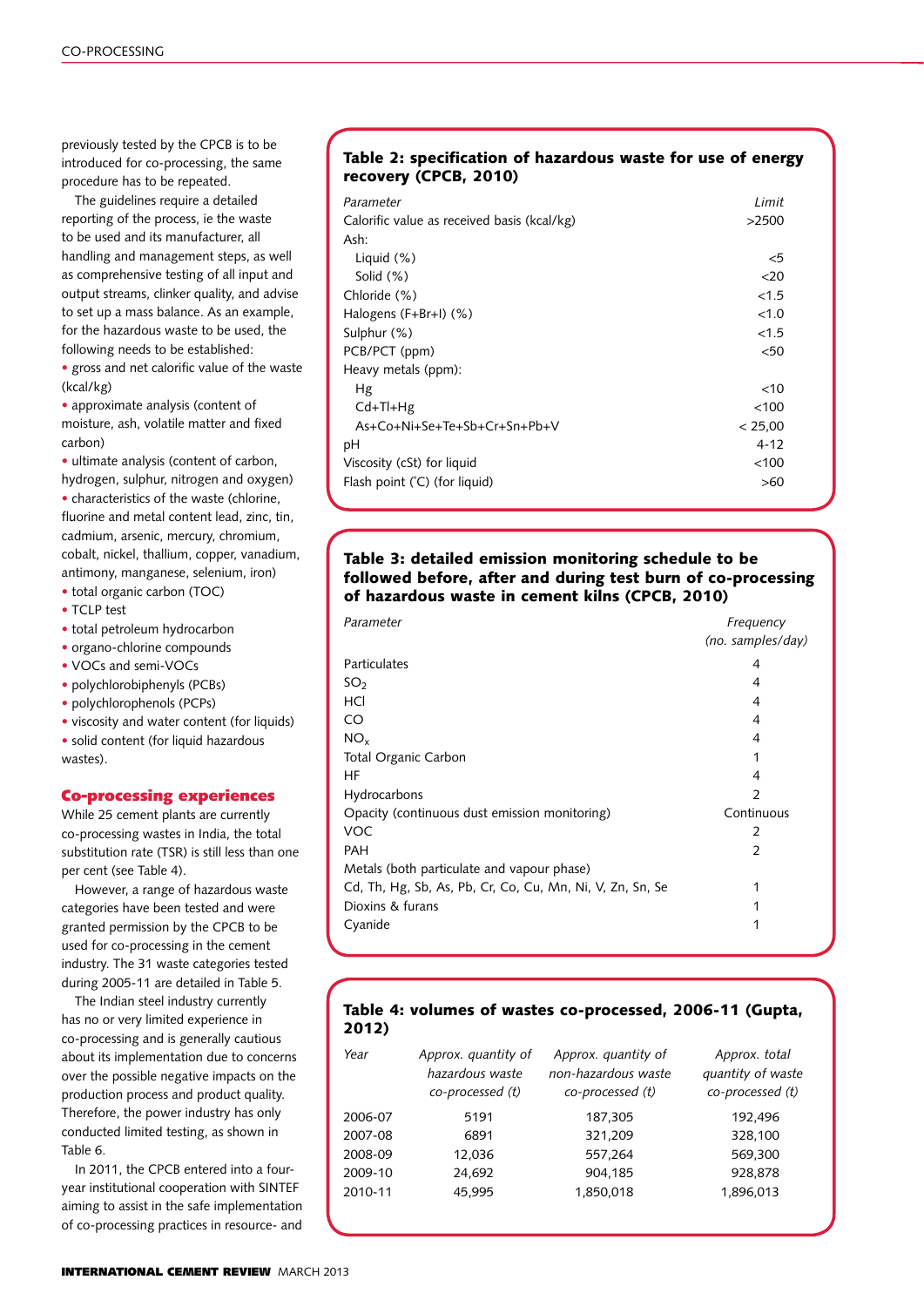# Table 5: 31 categories of waste tested in the period 2005-11 (Gupta, 2012)

| Waste co-processed                                                            | Cement plant                                   | Trial run<br>period | Utilisation<br>(% ) | Calorific value<br>(kcal/kg) |
|-------------------------------------------------------------------------------|------------------------------------------------|---------------------|---------------------|------------------------------|
| ETP sludge<br>(BASF India Ltd, Manglore)                                      | Rasashree Cement.<br>Gulbarga, Karnataka       | January<br>2005     | 5-6                 | 3039                         |
| Toluene diisocyanate tar<br>(Narmada Chematur<br>Petrochemicals Ltd, Bharuch) | Gujarat Ambuja Cement Ltd,<br>Kodinar, Gujarat | February 2006       | $4 - 7$             | 7635                         |
| Toluene diisocyanate tar<br>(Narmada Chematur<br>Petrochemicals Ltd, Bharuch) | Lafarge India Ltd,<br>Raipur, Chhattisgarh     | May 2006            | $5 - 7$             | 7635                         |
| Tyre chips                                                                    | Grasim Industries Ltd,<br>Reddipalayam, TN     | April-July 2006     | $9 - 19$            | 11,515                       |
| Paint sludge<br>(Automobile sector)                                           | Grasim Industries Ltd.<br>Reddipalayam, TN     | April-July 2006     | $9 - 17$            | 6755                         |
| Refinery sludge<br>(Chennai Petrochemicals<br>Company Ltd, Chennai)           | Grasim Industries Ltd.<br>Reddipalayam, TN     | April-July 2006     | $9 - 17$            | 3763                         |
| ETP sludge<br>(Textile industry)                                              | Grasim Industries Ltd<br>Aditya Cement         | May 2007            | $\overline{7}$      | 1570                         |
| Poly residue (SRF Ltd)                                                        | Kymore works, MP                               | March 2008          | 3.87                | 5818                         |
| Plastic waste                                                                 | Kymore works, MP                               | March 2008          | 1.50                | 8200                         |
| Phosphate sludge (Toyota,<br>Kirloskar, Motor Ltd, Bangalore)                 | Wadi works, KA                                 | April 2008          | 0.77                | 830                          |
| Chemical sludge (Toyota<br>Kirloskar Motors Ltd, Bangalore)                   | Wadi works, KA                                 | April 2008          | 2.04                | 1212                         |
| Phosphate sludge<br>(Ford India Ltd, Chennai)                                 | Madukkarai works, TN                           | June 2008           | 0.93                | 135                          |
| Chemical ETP sludge<br>(Ford India Ltd, Chennai)                              | Madukkarai works, TN                           | June 2008           | 0.93                | 254                          |
| n-butanol salt (Jubillent<br>Organosys Ltd, Mysore)                           | Wadi works, KA                                 | <b>July 2008</b>    | 1.01                | 6517                         |
| Spent carbon (Hindustan Coca Cola<br>Beverages Pvt Ltd, Bangalore)            | Wadi works, KA                                 | <b>July 2008</b>    | 2.75                | 1471                         |
| ETP bio solid (Hindustan Coca Cola<br>Beverages Pvt Ltd, Bangalore)           | Wadi works, KA                                 | <b>July 2008</b>    | 2.46                | 3434                         |
| WTP sludge (Hindustan Coca Cola<br>Beverages Pvt Ltd, Bangalore)              | Wadi works, KA                                 | <b>July 2008</b>    | 2.68                | 317                          |
| Solar evaporation pond sludge<br>(Jubillent Organosys Ltd, Mysore)            | Wadi works, KA                                 | July-August 2008    | 1.01                | 6034                         |
| CETP Pali sludge                                                              | JK Laxmi Cement,<br>Sirohi, Rajasthan          | December 2008       | 5                   | 804                          |
| Oily rags<br>(Ford India Ltd, Chennai)                                        | Madukkarai, Works, TN                          | December 2008       | 0.27                | 7960                         |
| Lead zinc slag                                                                | Grasim Ind. Aditya Cement                      | January 2009        | 5                   | < 150                        |
| Grinding muck (Kirloskar Toyada<br>Textile Machinery Pvt Ltd, Bangalore)      | Wadi works, KA                                 | February 2009       | 2.81                | 784                          |
| Grinding dust<br>(SKF India Ltd, Bangalore)                                   | Wadi works, KA                                 | February 2009       | 0.73                | 1936                         |
| Green mesh with resin<br>(Suzlon Energy Ltd, Pondichery)                      | Madukkarai, Works, TN                          | March 2009          | 0.65                | 8207                         |
| Solid waste mix (GEPIL, Surat)                                                | Lafarge India Ltd, Raipur, CG                  | Sept-Oct 2009       | 2.40                | 4174                         |